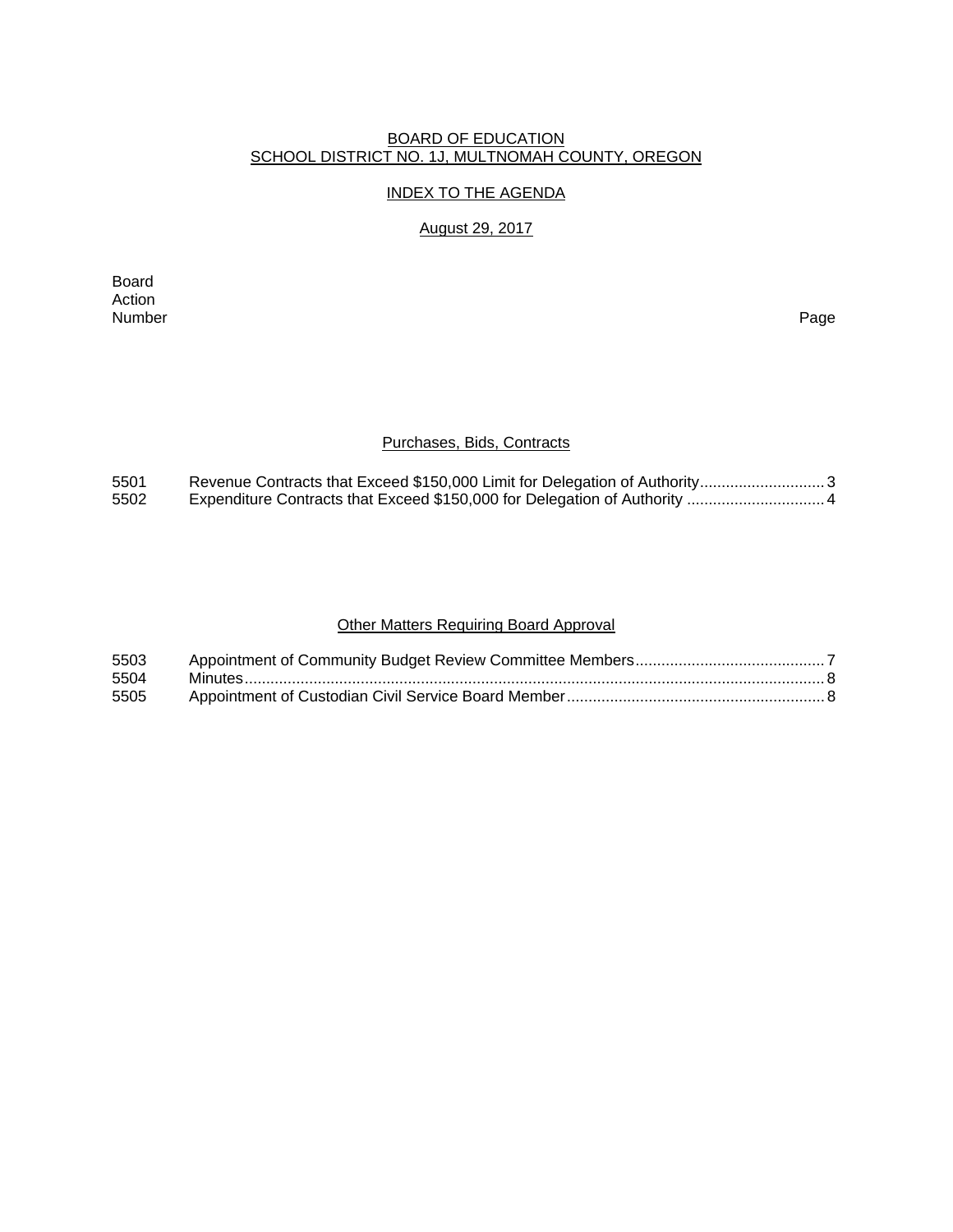# Purchases, Bids, Contracts

The Interim Superintendent RECOMMENDS adoption of the following items:

Numbers 5501 and 5502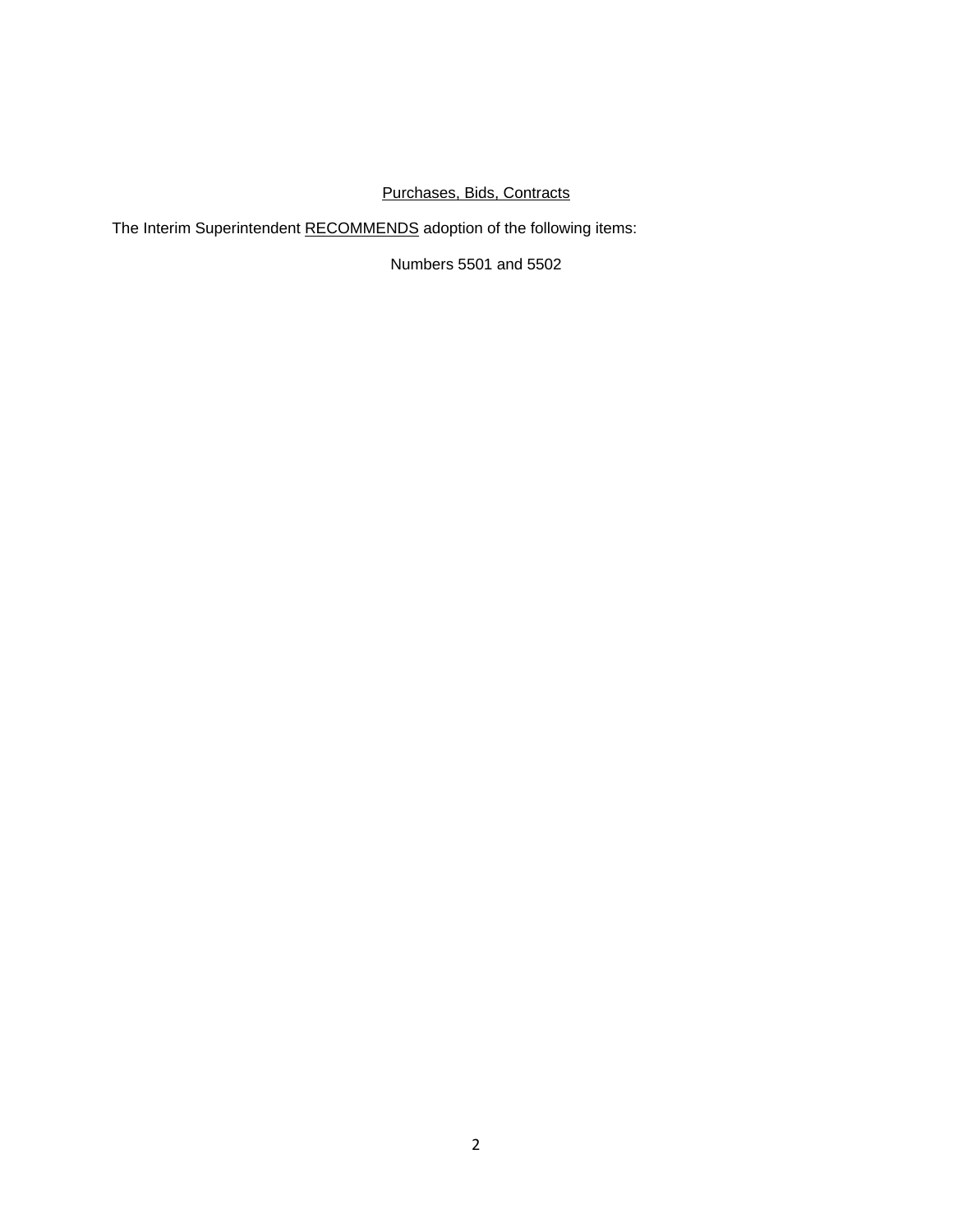### Revenue Contracts that Exceed \$150,000 Limit for Delegation of Authority

#### **RECITAL**

Portland Public Schools ("District") Public Contracting Rules PPS-45-0200 ("Authority to Approve District Contracts; Delegation of Authority to Superintendent") requires the Board of Education ("Board") to enter into and approve all contracts, except as otherwise expressly authorized. Contracts exceeding \$150,000 per contractor are listed below.

### **RESOLUTION**

The Superintendent recommends that the Board approve these contracts. The Board accepts this recommendation and by this resolution authorizes the Deputy Clerk to enter into the following agreements.

#### **NEW REVENUE CONTRACTS**

No New Revenue Contracts

#### **NEW INTERGOVERNMENTAL AGREEMENTS / REVENUE ("IGA/Rs")**

| Contractor       | Contract<br>Term              | <b>Contract Type</b>                                      | <b>Description of Services</b>                                                                             | Contract<br>Amount | Responsible<br>Administrator,<br><b>Funding Source</b> |
|------------------|-------------------------------|-----------------------------------------------------------|------------------------------------------------------------------------------------------------------------|--------------------|--------------------------------------------------------|
| City of Portland | 8/30/17<br>through<br>6/30/18 | Intergovernmental<br>Agreement-<br>Revenue<br>IGA/R 65055 | City of Portland will provide a<br>special appropriation grant to<br>PPS to be spent on transit<br>passes. | \$588.128          | J. Vincent                                             |

# **AMENDMENTS TO EXISTING REVENUE CONTRACTS**

No Amendments to Existing Revenue Contracts

*Y. Awwad*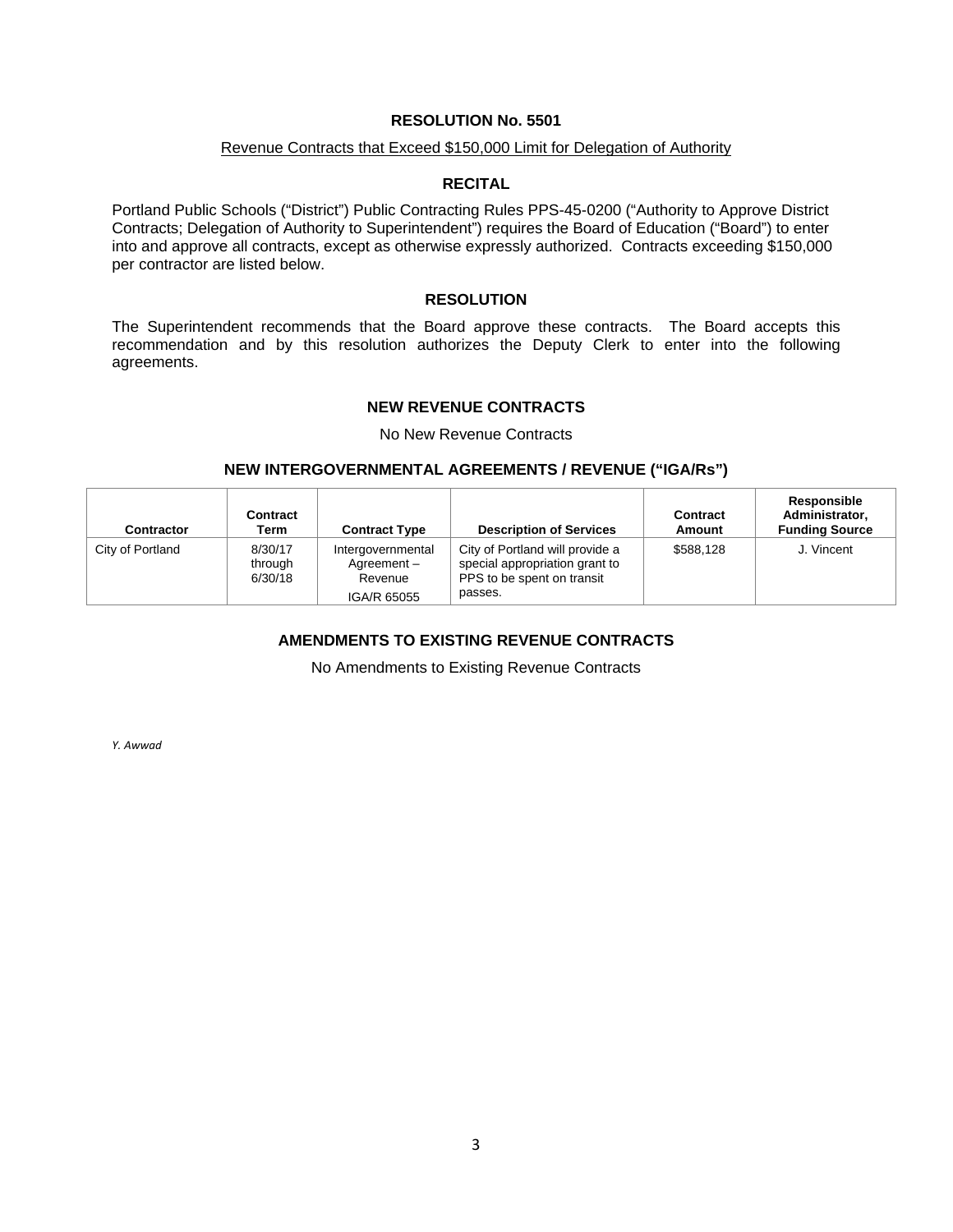### Expenditure Contracts that Exceed \$150,000 for Delegation of Authority

# **RECITAL**

Portland Public Schools ("District") Public Contracting Rules PPS-45-0200 ("Authority to Approve District Contracts; Delegation of Authority to Superintendent") requires the Board of Education ("Board") enter into contracts and approve payment for products, materials, supplies, capital outlay, equipment, and services whenever the total amount exceeds \$150,000 per contract, excepting settlement or real property agreements. Contracts meeting this criterion are listed below.

## **RESOLUTION**

The Superintendent recommends that the Board approve these contracts. The Board accepts this recommendation and by this resolution authorizes the Deputy Clerk to enter into the following agreements.

| <b>Contractor</b>                                                | Contract<br><b>Term</b>                                                                                              | <b>Contract Type</b>                     | <b>Description of Services</b>                                                                                                                                                                                                                                                                                                                                     | Contract<br>Amount                                                                        | Responsible<br>Administrator,<br><b>Funding Source</b> |
|------------------------------------------------------------------|----------------------------------------------------------------------------------------------------------------------|------------------------------------------|--------------------------------------------------------------------------------------------------------------------------------------------------------------------------------------------------------------------------------------------------------------------------------------------------------------------------------------------------------------------|-------------------------------------------------------------------------------------------|--------------------------------------------------------|
| Immigrant and<br><b>Refugee Community</b><br>Organization (IRCO) | 8/30/17<br>through<br>6/30/18<br>Option to<br>renew for six<br>additional<br>one-year<br>terms<br>through<br>6/30/24 | <b>Personal Services</b><br>PS 65056     | Contractor will provide culturally<br>specific family engagement.<br>RFP 2016-2199                                                                                                                                                                                                                                                                                 | Original Term<br>\$237,436<br>\$1,662,052 if<br>renewed for<br>maximum<br>contract length | J. Fukuda<br>Dept. 5431<br><b>Fund 101</b>             |
| <b>Blue Star Charters</b>                                        | 9/1/17<br>through<br>8/31/23                                                                                         | <b>Services</b><br>S 65057               | Provide coach transportation<br>service to District students for<br>Athletic events on an as<br>needed basis. Individual trips<br>will be solicited via quotes.<br>Special Pupil Activity Bus<br>(SPAB) transportation is<br>regulated by OAR 581-053-<br>0615 and District may only<br>contract with providers<br>registered with the state as<br>SPAB providers. | \$650,000                                                                                 | J. Vincent<br>Dept. 5560<br><b>Fund 101</b>            |
| Vernier                                                          | 8/30/17                                                                                                              | Purchase Order<br>PO 137794<br>PO 137865 | Purchase of educational<br>science data collection devices.<br>Sole Source PPS-47-0275                                                                                                                                                                                                                                                                             | \$190,294                                                                                 | V. Truong<br>Dept. 5555<br><b>Fund 191</b>             |

#### **NEW CONTRACTS**

No New Contracts

## **NEW INTERGOVERNMENTAL AGREEMENTS ("IGAs")**

No New IGAs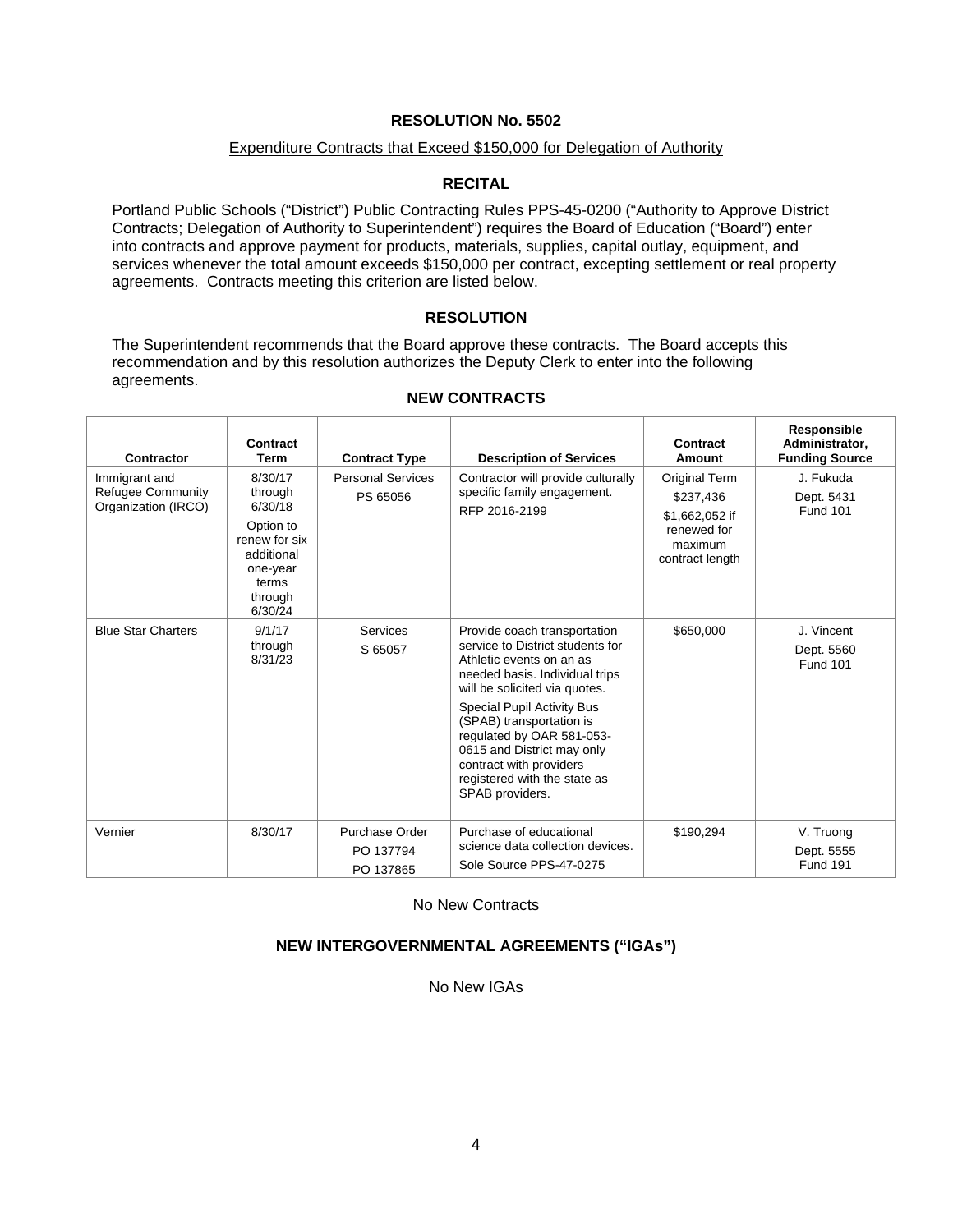# **AMENDMENTS TO EXISTING CONTRACTS**

| <b>Contractor</b>       | Contract<br>Amendment<br>Term | <b>Contract Type</b>                                       | <b>Description of Services</b>                     | Amendment<br>Amount,<br><b>Contract Total</b> | Responsible<br>Administrator,<br><b>Funding Source</b> |
|-------------------------|-------------------------------|------------------------------------------------------------|----------------------------------------------------|-----------------------------------------------|--------------------------------------------------------|
| <b>Multnomah County</b> | 8/30/17<br>through<br>6/30/18 | Intergovernmental<br>Agreement<br>IGA 62028<br>Amendment 2 | Provide access to school based<br>health services. | \$177,000<br>\$531,000                        | V. Truong<br>Dept. 5424<br><b>Fund 101</b>             |

*Y. Awwad*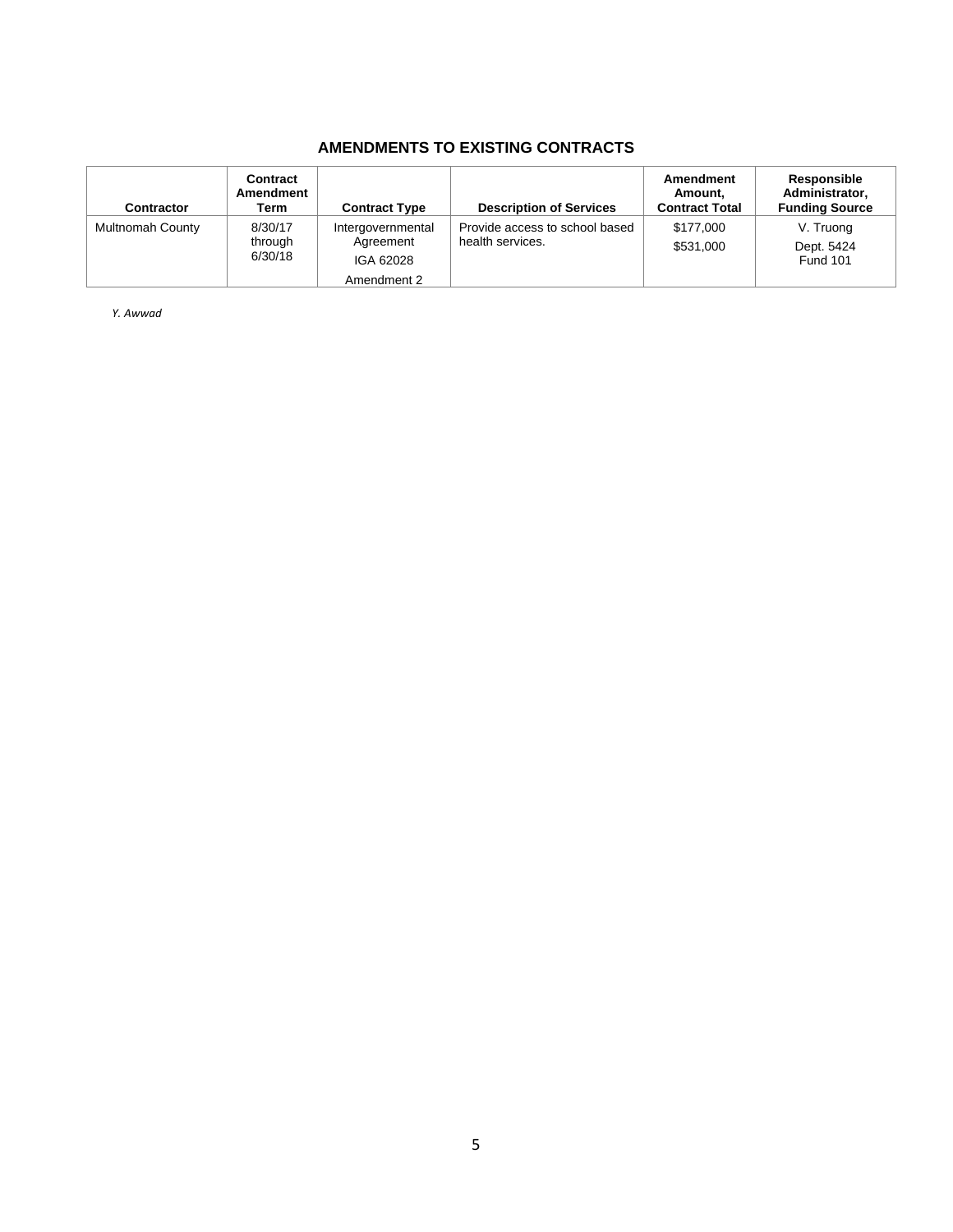# Other Matters Requiring Board Approval

The Interim Superintendent RECOMMENDS adoption of the following items:

Numbers 5503 and 5504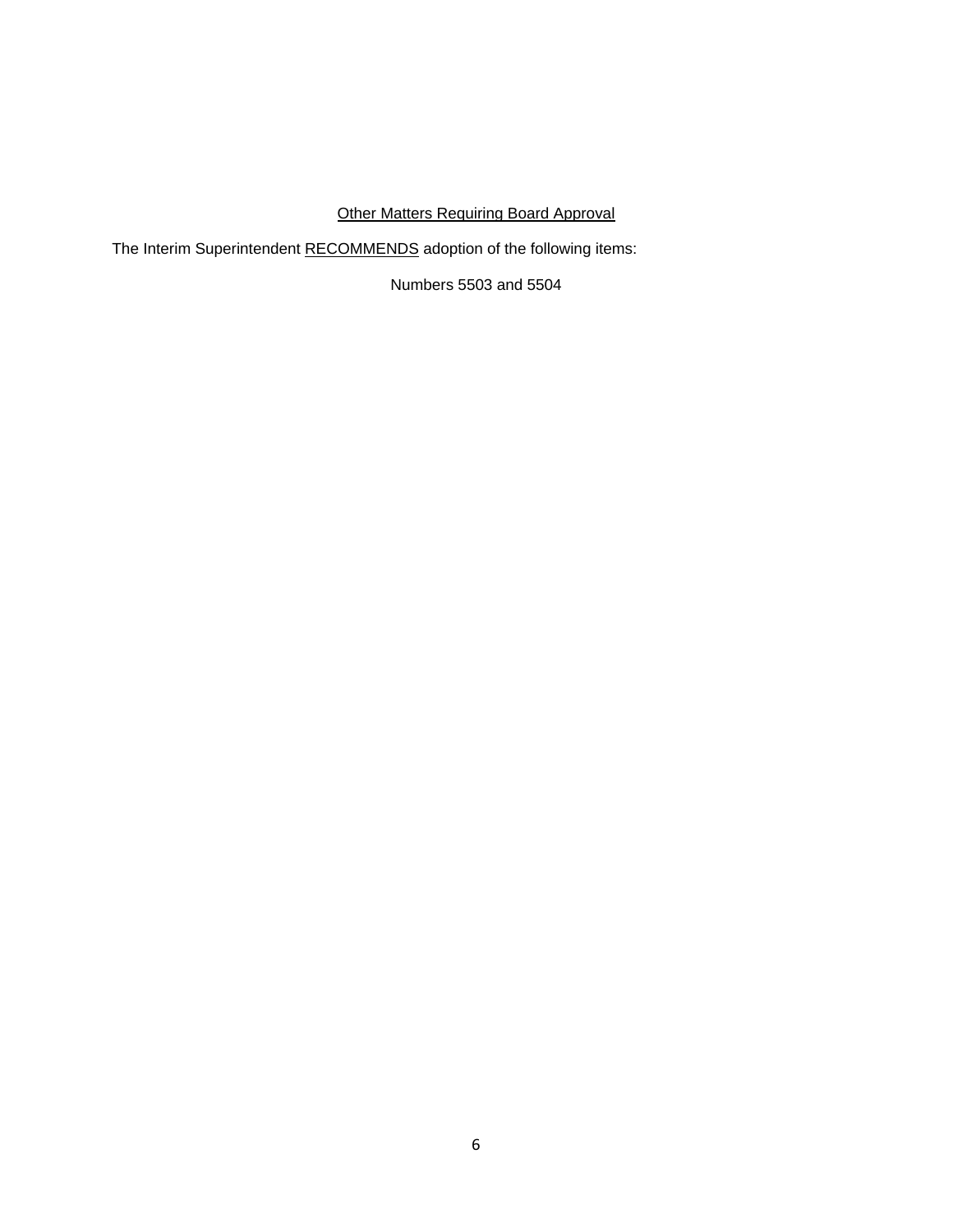#### Appointment of Community Budget Review Committee Members

# **RECITALS**

- A. The mission of the Community Budget Review Committee (CBRC) is to review, evaluate, and make recommendations to the Board of Education (Board) regarding the Superintendent's Proposed Budget and other budgetary issues identified by the CBRC or the Board. The CBRC receives its charge from the Board.
- B. In November 4, 2014 the voters of the Portland Public School (PPS) District passed a Local Option Levy, Measure 26-161, which became effective in 2015, that mandates independent citizen oversight to ensure tax dollars are used for purposes approved by local voters, and the CBRC serves that function for PPS.
- C. The CBRC is composed of eight to twelve volunteer members. The Board appoints members to two-year terms with a student member appointed to a one-year term.
- D. The Board recognizes that District employees and community members bring specialized knowledge and expertise to the CBRC and budgetary review process. The Board instructs all CBRC members to employ discretion, avoid conflicts of interest or any appearance of impropriety, and exercise care in performing their duties.
- E. The District received applications from Justin Elardo, Sara Kerr, Judah McAuley, Irina Phillips, and three previous members, Roger Kirchner, Harmony Quiroz and Betsy Salter, who indicated interest in serving an additional term.
- F. The CBRC has asked for immediate action to confirm membership of the committee so that staff and the committee may commence work. Recruitment for a student representative will continue and a further recommendation will be made to fill the full complement of membership in due course.
- G. Applications have been reviewed and the Superintendent recommends the Board appoint Justin Elardo, Sara Kerr, Roger Kirchner, Judah McAuley, Irina Phillips, Harmony Quiroz and Betsy Salter for two years.

## **RESOLUTION**

- 1. Justin Elardo, Sara Kerr, Roger Kirchner, Judah McAuley, Irina Phillips, Harmony Quiroz and Betsy Salter are hereby appointed as members of the CBRC for a two-year term through June 30, 2019.
- 2. The Board hereby reaffirms the CBRC as the independent citizen oversight body to ensure tax dollars are used for purposes approved by local voters when they passed a Local Option Levy, Measure 26-161, in November 2014.

*R. Dutcher*